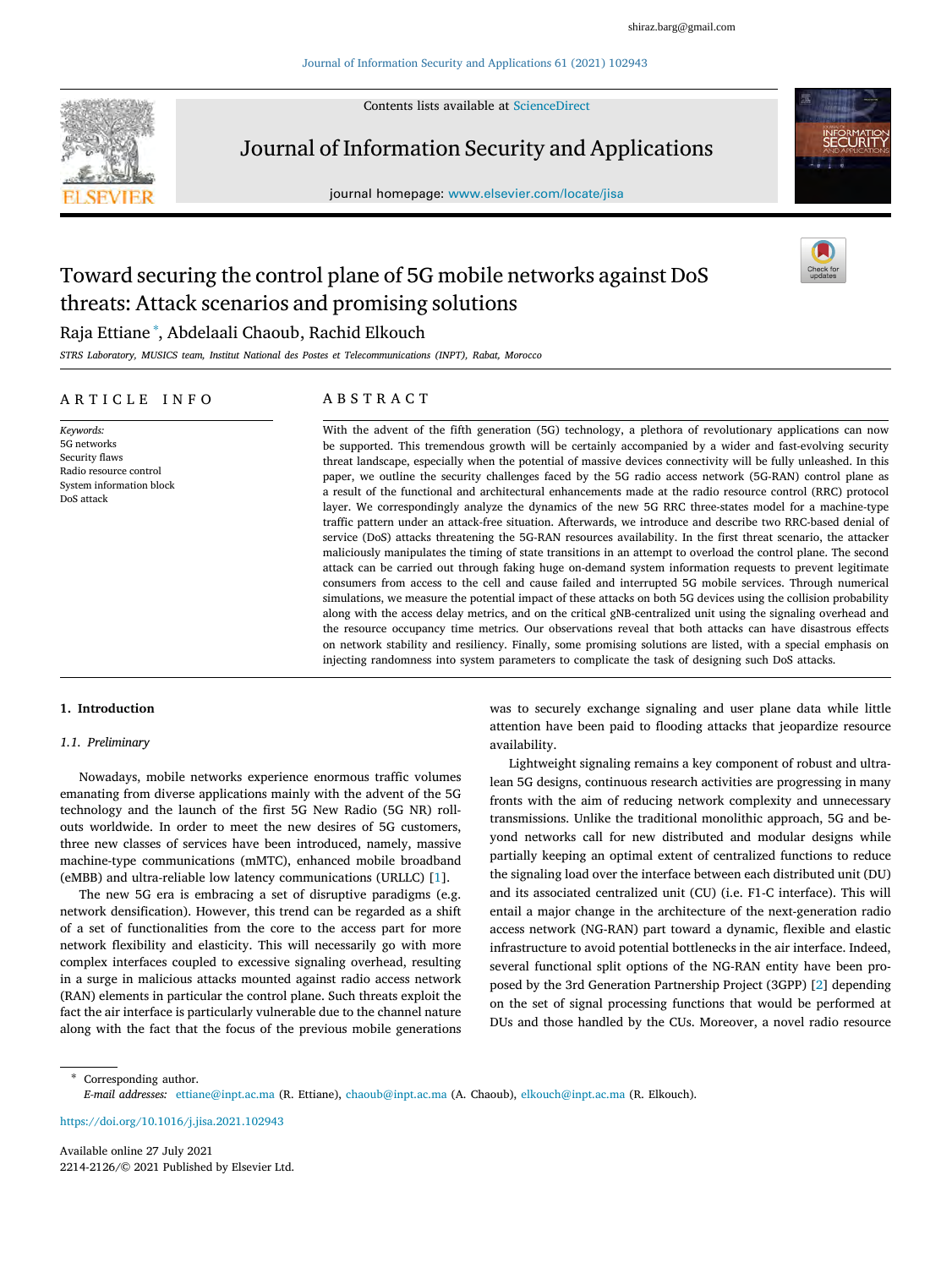control (RRC) inactive state  $RRC_{\text{INACTIVE}}$  have been introduced for NG-RAN [\[3\]](#page-9-2) to enhance the energy efficiency and reduce the latency and signaling through optimizing the idle-to-connected transition. The new mobile technology also strives to minimize always-on transmissions to alleviate the traffic burden on common channels, and leave sufficient room for future enhancements. Henceforth, some signals (e.g. system broadcast information) are only transmitted when needed and explicitly requested by end-users.

This recent 5G evolution is clearly entailing a number of security implications. Despite the aforementioned RRC improvements (i.e. elastic RAN, new RRC state machine model and less always-on signals), there are still many challenges to overcome especially with the support of new verticals and the introduction of advanced mMTC use cases in the recently finalized 3GPP R16 and the next wave of innovative features expected in R17 and upwards. This will certainly trigger an unprecedented increase in the spreading of control signals over network resources and a permanent risk of signaling security lapses. The cellular paradigm needs to handle the huge signaling overhead, keep up with the rising customer desires and consolidate the protection perimeter accordingly.

## *1.2. Literature review*

5G infrastructure is designed to be robust and more secure then 4G. However and according to [[4\]](#page-9-3), almost a dozen of 5G threats are discovered so far. These vulnerabilities could be exploited by malicious actors to jeopardize the security of various network elements. Indeed, the researchers reveal that an attacker can take advantage of paging protocol flaws to unveil the victim's real-time location (ToRPEDO), and identity (PIERCER), which can be used to mount a DoS attack against the paging channels to block the victim from receiving any pending traffic. The DoS signaling attacks raised in the former mobile network generations [\[5–](#page-9-4)[7](#page-9-5)] can be also carried out against the 5G NG-RAN infrastructure [\[8\]](#page-9-6) to overload the signaling control plane, which can disturb the network normal functioning and give rise to a loss of productivity from the network operator perspective. Different solutions have been proposed to defend against this type of DoS attacks in 3G/4G networks [\[9,](#page-9-7)[10](#page-9-8)], but these threats are not tackled yet in 5G systems. The 5G fully IP-based architecture can also be exploited by malicious entities to launch attacks over the internet, including distributed DoS (DDoS) attacks. Indeed, as discussed in [\[11\]](#page-9-9), a malicious Command and Control (C&C) entity could manage a large number of infected mMTC devices to launch a signaling DDoS attack against the 4G/5G RAN elements and make services inaccessible for the intended valid subscribers. Aiming at overwhelming the 4G/5G RAN signaling control plane by triggering malicious and frequent radio resource allocations and releases in a coordinated manner, such attacks may lead to a peak of signaling traffic that cannot be properly handled by the mobile infrastructure.

Nowadays, recent literature has proven an increasing interest in the topic of 5G security. However, little research efforts have been devoted to signaling-based threats causing network resources depletion in 5G contexts. Authors of [\[12](#page-9-10)[,13](#page-9-11)] surveyed the 5G security architecture related to the primary protocols of the control plane signaling. Singla et al. [\[14](#page-9-12)] proposed a defense mechanism to secure the paging protocols against security and privacy attacks [[4](#page-9-3)]. The proposed solution involves preventing the tracking of UE by introducing a new identifier randomizing the paging occasions, and designing a symmetric-key based broadcast authentication mechanism to protect 4G/5G devices from unauthorized/fake paging messages. Ahmed et al. in [\[15\]](#page-9-13) studied the security challenges and solutions while covering the vast majority of mobile network generations, including the post-5G technologies. This work highlighted the problem of DoS attacks against signaling plane and other control plane security issues, and provided some security approaches to protect the 5G system against these threats. Indeed, the authors focused on physical layer security to protect the

data information transmitted over the radio link and make the access more difficult for malicious parties.

Finally, we found enough support in the literature to consider that 5G security enhancements are not sufficient to deal with all the security challenges in particular those related to flooding the air interface using signaling messages that are common to a large set of subscribers. For instance, authors in [[16\]](#page-9-14) recognize that transmitting System Information Blocks (SIBs) without any authentication nor integrity protection as a part of RRC exchanges make them vulnerable to spoofing and tampering attacks. This research work has presented four potential threats against SIBs acquisition process, including a  $\text{SIB}_9$ -based spoofing attack. The latter exploits information related to Coordinated Universal Time (UTC) and Global Positioning System (GPS) time to disturb the time settings in 5G devices. This study was an attempt to give a general overview of potential vulnerabilities that still exist in 5G systems as a result of information exchanges, and no numerical results have been presented to outline how practical are these attacks and illustrate the inherent performance degradation. This kind of flaws supports our claims regarding the vulnerabilities of the 5G control plane against DoS attacks despite the new enhancements brought by 5G standardization (i.e. 3GPP releases 15 and 16 [[16\]](#page-9-14)).

Unfortunately, much work is still needed to make 5G mobile networks operate in truly ultra-lean designs while dealing with the huge 5G threats landscape especially the emerging and potential security issues compromising the control plane that will be the topic of this paper.

#### *1.3. Contributions of the present work*

This paper reviews a number of novel 5G features, aiming at increasing the overall network performance, with a special emphasis on exploring the inherent security challenges and implications. For instance, the 5G control plane has witnessed significant changes marked by great improvements such as an adaptive functional split, a new RRC state machine design and a new on-demand system information delivery mode. Diving deeper into these new capabilities, we pointed out a number of potential security breaches that can be exploited by any adversary holding a botnet to make 5G networks vulnerable to malicious large-scale offenses. More specifically, we introduce two new DoS attacks capable of exhausting the control plan of 5G mobile infrastructures by triggering excessive and heavy signaling procedures and making the network components struggling to respond to valid user solicitations. The first attack generates excessive inactive-connected transitions, whereas the second one forges huge massive false system information requests using  $\text{SIB}_9$ . To combat this malicious behavior, we investigate the impact of randomizing the involved system parameters on offering secure 5G services and demonstrate its effectiveness in making these parameters unpredictable by malicious actors. Through extensive numerical simulations, the proposed randomization-based solution has proven to be very efficient in terms of mitigating the signaling overhead and avoiding the unnecessary occupancy of network resources. This method offers a preventive framework that can avoid the occurrence of such attacks or at least alleviating their impact. A deep understanding of potential threat scenarios is of paramount importance to be able to identify the associated security vulnerabilities and eventually implement appropriate preventive (instead of reactive and costly) actions especially in the signaling plane. In the meantime, we provide some insights for future research directions to further immunize the control plane of future 5G networks.

To summarize, the main contributions of our work are listed as follows:

• We carry out a performance analysis of the major 5G RRC protocol enhancements and shed light on some efficiency concerns related to the control plane, in particular in the case of critical mMTC services.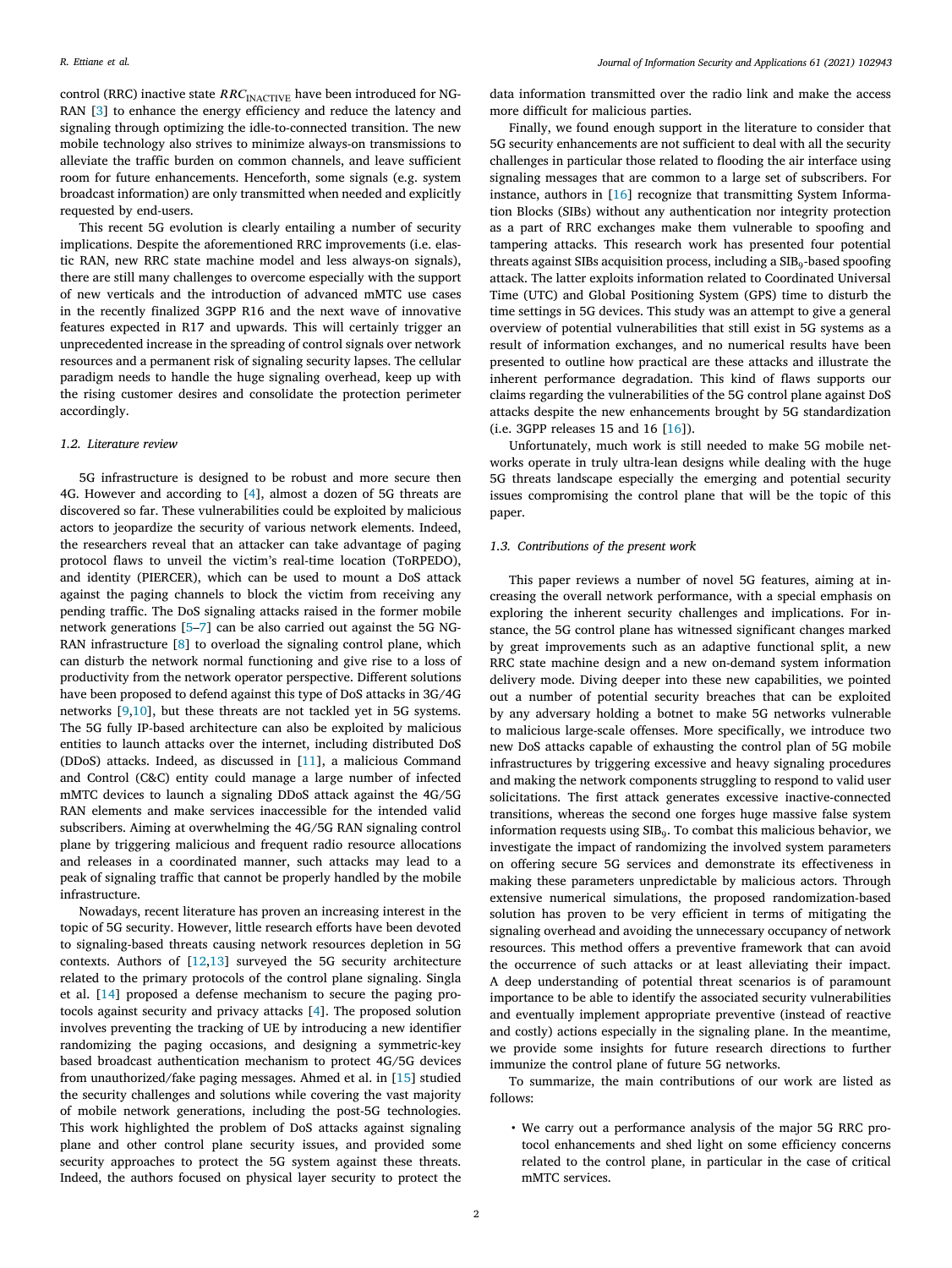- We introduce and deeply analyze the impact of two emerging attacks exploiting the new 5G RRC protocol enhancements. The first attack is inherited from the former mobile generations (i.e. 3G and 4G) and harness the 5G RRC state transitions to overload the NG-RAN control plane, whereas the second one is entirely new and relying on the system information (SI) acquisition procedures that can be initiated in on-demand basis and can lead to congestion and service failure issues if handled in a fraudulent way.
- We highlight some defense solutions to reduce the impact of the newly introduced signaling threats, including the randomization approach as a preventive solution to protect and secure the 5G control plane through increasing the complexity and the cost of launching DoS attacks that are based on prior knowledge and gained intelligence about system parameters.

The rest of the paper begins with Section [2](#page-2-0) sketching an overview of the key NG-RAN architectural and functional improvements newly introduced in 5G systems notably at the RRC protocol level. Section [3](#page-2-1) studies the attack-free scenario wherein the signaling efficiency of the recently introduced RRC features is assessed under a normal functioning of the system and thus a number of 5G RAN weaknesses and limitations are highlighted. Based on the identified limitations, two forms of signaling DoS attacks are designed in Section [4](#page-3-0) exploiting the new RRC three-states model as well as the dedicated system information signaling, and seeking to exhaust the RAN resources. Later, both DoS attacks are discussed in greater detail and a performance evaluation is conducted for each of these attacks assuming a compromised network. Afterwards, we suggest to implement a randomization-based defensive strategy to increase the uncertainty for any malicious actor and decrease its chances to guess the operational system configurations used in launching the aforementioned DoS attacks. At the end of this section, some useful plots are provided for the case of RRC state dynamics-based DoS attack to confirm the robustness of 5G systems when endowed with the randomization feature to avoid ad-hoc and easy-to-guess system parameters. The last section concludes the paper and provides some insights for future works.

## **2. Background and motivations**

<span id="page-2-0"></span>5G systems continue to use the powerful RRC protocol in allocating and releasing radio resources between the network and the end-users. With the great variety of applications including intermittent and bursty traffics (e.g., mMTC), the signaling load generated from resource allocation and release procedures will increase significantly, thus overwhelming network entities. In 5G NR, a new RRC state named  $RRC_{\text{INACTIVE}}$  has been introduced. The objective of this new state is to minimize the latency by reducing the signaling exchanges triggered by the transition to RRC connected state  $RRC$ <sub>CONNECTED</sub> through various 5G infrastructure elements. This novel state will also contribute to prolonging the battery life of 5G devices by minimizing the signaling load caused by frequent idle-to-connected transitions. Despite the new RRC inactive state and the lower number of generated RRC messages, the inherent signaling traffic remains significant for two main reasons: (1) latency-sensitive traffics (i.e., URLLC class) impose shorter inactivity timers to control the transition between the INACTIVE and the CONNECTED states [\[17](#page-9-15)] but at the detriment of more transition occurrences, and (2) other services (i.e., mMTC class) favor longer inactivity timers but the massive number of involved devices (e.g., sensors) leads to excessive overall signaling load. This will be further exacerbated if a DoS attack is being engineered against the RAN system and consequently the infected devices will act in a synchronized manner. Such threats can be easily mounted through sniffing or intelligently guessing (e.g., brute-force techniques) the inactivity timer parameter.

In 5G networks, the introduction of the novel  $RRC$ <sub>INACTIVE</sub> state is not the only improvement introduced to reduce the RRC signaling load. For instance, always-on transmissions, in particular the SI delivery mechanisms, accentuate the energy inefficiency concerns of the RRC protocol especially with the new beam-based dimension of 5G networks. As a remedy, the fifth generation suggests to make a great part of this information available on demand using specific RRC signaling, as opposed to 4G wherein all system information is constantly broadcast. The on-demand SIBs comprise  $\text{SIB}_2$  to  $\text{SIB}_9$  messages, while  $\text{SIB}_1$  is still periodically transferred. On the downside, on-demand SIBs necessitate five signaling messages to be provisioned in a dedicated manner relying on the random-access channel (RACH) procedure [[18\]](#page-9-16). As a result, an attacker gaining access to a number of victim machines can abuse and misuse this new on-demand SI acquisition procedure by sending a large volume of SI requests to disrupt the proper functioning of the gNB-CU in such a way that the system can no longer respond to legitimate requests.

In a nutshell, 5G promises to build ultra-lean designs for future mobile networks. This calls for new RRC protocol improvements including a centralized RRC function, an intermediate RRC inactive state and on-demand SIB transfer. However, the more functions are centralized, the more the burden on a single anchor point, i.e., the centralized unit, notably in case of massive access by a large number of devices with short transmitted packets within the 5G mMTC class. Further, the critical CU entity can be subject to fraudulent threats issued by billions of compromised internet of things (IoT) devices emulating legitimate on-demand requests. These threats are particularly difficult to be detected as they overload the control plane (i.e. RRC) while leaving the data plane mostly unaffected. This theoretical analysis will be corroborated by a rigorous performance evaluation of relevant system KPIs, as described in the following Sections [3](#page-2-1) and [4](#page-3-0).

## **3. Performance analysis of the new 5G RRC model**

<span id="page-2-1"></span>In this section, we will evaluate the signaling overhead and the radio resource utilization time characterizing the new 5G RRC state machine at the NG-RAN component level for different values of the inactivity timer (i.e. the timer that manages the idle-connected transition in 4G and its counterpart inactive-connected transition in 5G). It is worth noting that these two metrics are captured at the CU side as a direct result of the functional split feature of 5G systems. Since mMTC is among the three pillars of 5G networks, we will employ an mMTC traffic model for massive sensors connectivity introduced in [\[19](#page-9-17)]. The older 4G RRC two-state machine will be given as a reference scenario. These experiments are conducted using a discrete-event synthetic-traces simulator developed using Matlab and implementing the new 3GPP RRC features listed in the previous section.

Two performance indicators are quantitatively investigated, namely, the volume of mobile signaling (denoted as  $SL$ ) that quantifies the RRC state transitions to the  $RRC$ <sub>CONNECTED</sub> mode, and the resource occupation time (denoted as  $T_{\text{RO}}$ ) referring to the period between the traffic end and the connection suspend or re-establishment during which the device remains in  $RRC_{\text{CONNECTED}}$  state.

## *3.1. Traffic modeling*

<span id="page-2-2"></span>In next generation 5G networks, mMTC services are expected to connect huge numbers of energy-constrained sensors and actuators largely exploited in verticals such as agriculture and energy. Such transmissions are usually modeled using the 3GPP bursty traffic FTP model 3 [[19](#page-9-17)[,20](#page-9-18)]. The latter considers bursty fixed-size packet downloads/uploads from/to a common source following a Poisson arrival process with rate  $\lambda$ , average packet inter-arrival time  $\overline{f_{D,mM}}_{TC}(t)$  and average packet size  $f_{Y,mMTC}(t)$ . Both *SL* and  $T_{RO}$  performance indicators are computed for different (and realistic) inactivity timers  $T_{\rm 5G_{inac}}$ , ranging from 2 to 4 s. The  $T_{4G_{inac}}$  value is often set to 5 s in existing 4G deployments. We consider  $N_{\text{mMTC}}$  devices spread over the area of interest and connected to the same CU, and  $T<sub>S</sub>$  is the total simulation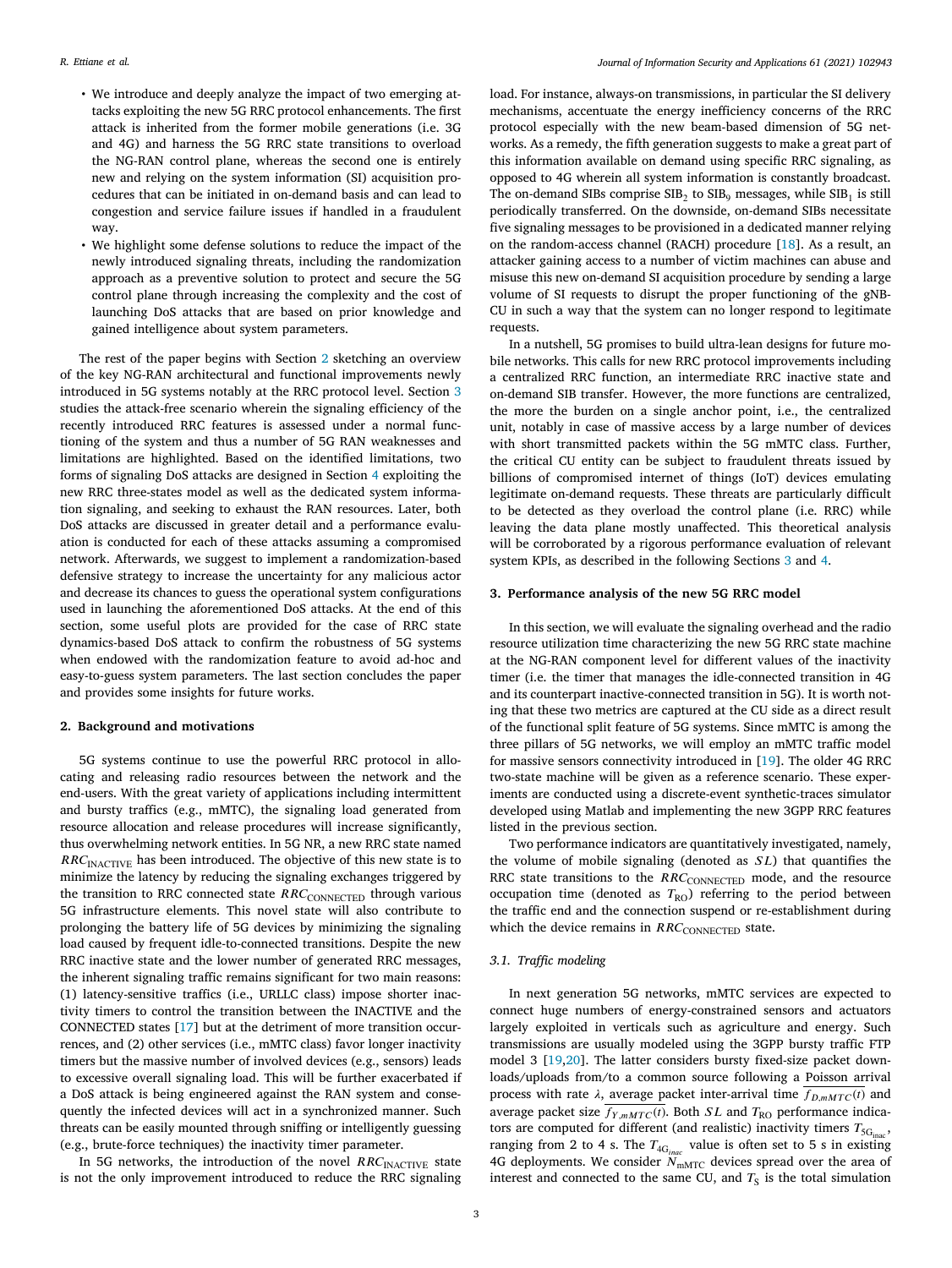## **Table 1**

<span id="page-3-1"></span>

| mMTC simulation parameters (3GPP FTP model 3) |  |
|-----------------------------------------------|--|
|-----------------------------------------------|--|

| $N_{\text{mMTC}}$ $T_{\text{S}}$ |                                                                | $f_{Y,mMTC}(t)$ $f_{D,mMTC}(t)$ |
|----------------------------------|----------------------------------------------------------------|---------------------------------|
| 1000                             | 7200 s 2 s, 3 s and 4 s (5 s for $T_{4G_{\text{inac}}})$ 125 B |                                 |
|                                  |                                                                |                                 |

## **Algorithm 1** Signaling load for the mMTC traffic model

- 1: **for** a given execution period  $T_s$  **do**
- 2: **for** each mMTC devices  $M \in \{1, ..., N_{mMTC}\}\$ **do**
- 3: Generate the data traffic for the device  $M$  according to the 3GPP bursty traffic FTP model 3 [\[19](#page-9-17)[,20](#page-9-18)].
- 4: **for** each 5G inactivity timeout  $T_{5G_{\text{inag}}} \in \{2 \text{ s}, 3 \text{ s}, 4 \text{ s}\}\)$  do
- 5: Compare the inter-departure packets period  $f_{D,mMTC}(t)$ with  $T_{\rm 5G_{\rm ina}}$

6: **if**  $f_{D,mMTC}(t) \geq T_{5G_{\text{inac}}}$  then

- 7: Increment the signaling load  $SL$  by the number of signaling messages exchanged during the state transition from  $RRC$ CONNECTED to  $RRC$ <sub>INACTIVE</sub>.
- 8: **end if**
- 9: **end for**
- 10: **end for**
- 11: **end for**

time. Using the traffic model parameters described in [Table 1,](#page-3-1) we will simulate the mMTC traffic signaling load and the inherent resource occupation time for both 4G and 5G systems in accordance with the activity timers advised by real mobile rollouts.

#### *3.2. Simulation results*

As previously mentioned, the novel  $RRC_{\text{INACTIVE}}$  state has been introduced to optimize both latency and signaling load as well as prolonging device battery duration. The introduction of this new state has reduced the signaling load caused by the frequent device state promotions to the RRC<sub>CONNECTED</sub>. More specifically, the lower- to the higher-power state promotion transition in 5G will occur mostly from the RRC inactive state through the resume procedure generating only three signaling messages (instead of seven as was the case for 4G) [[21\]](#page-9-19).

As depicted in [Fig. 1](#page-3-2) and despite the fact that the 5G signaling exchange generated by the RRC state transitions to the connected mode is reduced, the mMTC traffic pattern still generates a significant signaling overhead  $SL$  using the 5G RRC three-states model as compared to the worst-case scenario of the 4G RRC two-states model (i.e.  $T_{4G_{\text{inac}}}$  = 5s). This is due to the fact that 5G systems exploit shorter inactivity timers to move from the  $RRC_{\text{INACTIVE}}$  to  $RRC_{\text{CONNECTED}}$  as a result of their tight latency requirements, whereas mobile operators set out typical inactivity timer values between 5 s and 20 s for 4G systems for transitioning from  $RRC_{\rm IDLE}$  to  $RRC_{\rm CONNECTED}$  . On the other hand, increasing the inactivity timer effectively reduces the involved control plane signaling, but according to [Table 2](#page-3-3) this comes at the cost of low efficiency in radio resource utilization (i.e. a high  $T_{\text{RO}}$  time) and accordingly high power consumption which negatively impacts the performance of battery-empowered IoT devices. It can be clearly seen that  $SL$  and  $T_{RO}$  are two conflicting metrics heavily dependent on the choice of inactivity timer value, so it may be advantageous to find the optimal timer value according to the target service class. This motivate the design of adaptive solutions embracing traffic patterns awareness to deal with timer settings under service diversity and avoid radio resources waste in 5G networks.

Given the earlier observations, performance evaluation of the novel 5G RRC state machine model has shown that the choice of the timer controlling radio resources release after a period of inactivity is of paramount importance to avoid heavy signaling load and unnecessary resource consumption in the normal course of network operations.



<span id="page-3-2"></span>**Fig. 1.** New 5G RRC model vs 4G RRC model: Signaling load for the mMTC traffic model.

<span id="page-3-3"></span>

| Table 2                                                           |      |      |      |
|-------------------------------------------------------------------|------|------|------|
| mMTC resource occupation time for different 5G inactivity timers. |      |      |      |
| Inactivity timer (s)                                              |      |      |      |
| $T_{\text{RO}}$ (h)                                               | 1755 | 1912 | 1968 |

However, the situation can become even more detrimental if the network is under attack. Regarding the fragility of the air interface from the security perspective, such parameters can be intentionally intercepted and maliciously manipulated to overwhelm the 5G infrastructure. While this vulnerability is inherited from the previous mobile generations [[11\]](#page-9-9), we introduce a new possible attack that leads to network resource starvation through the injection of malicious software in a large number of vulnerable and buggy devices and subsequently trigger a massive number of simultaneous on-demand SIB requests. These two security flaws can jeopardize the availability of various network elements, and potentially open the door for further attack vectors against 5G infrastructure. The corresponding scenarios of both attacks will be illustrated in the next section.

## **4. Impact analysis of 5G RRC signaling threats**

<span id="page-3-0"></span>In this section, we will analyze the impact of two DoS signaling attacks exploiting the new enhancements brought to the RRC protocol in 5G systems. We start by analyzing a first attack that takes advantage of the new 5G RRC 3-states model (i.e. the new  $RRC_{\text{INACTIVE}}$  state) to launch a DoS attack aiming at overloading the 5G control plane. While this security flaw is not new and existed in early mobile generations [[11\]](#page-9-9), it can still be leveraged to degrade the safety of current 5G systems as we will successfully demonstrate hereafter.

## *4.1. 5G state dynamics-based DoS attack*

<span id="page-3-4"></span>DoS signaling attacks exploiting the inactivity timeout that manage the RRC state transitions have been emerged since 3G systems [\[5,](#page-9-4)[7](#page-9-5), [9](#page-9-7)[,10](#page-9-8)]. The primary objective of such attacks is to produce a heavy signaling load that can congest the control plane of mobile networks and likely lead to a global outage.

#### *4.1.1. Attack scenario*

Previous mobile generations (i.e. 2G/3G/4G) embrace specialized hardware equipment that are component-centric. Nowadays, however, 5G systems are shifting toward virtualized and software-based solutions making them easily remotely accessible and software controlled. Unfortunately, such features can be exploited by an unauthorized entity (endowed with sufficient resources) to gain access and maliciously monitor the network.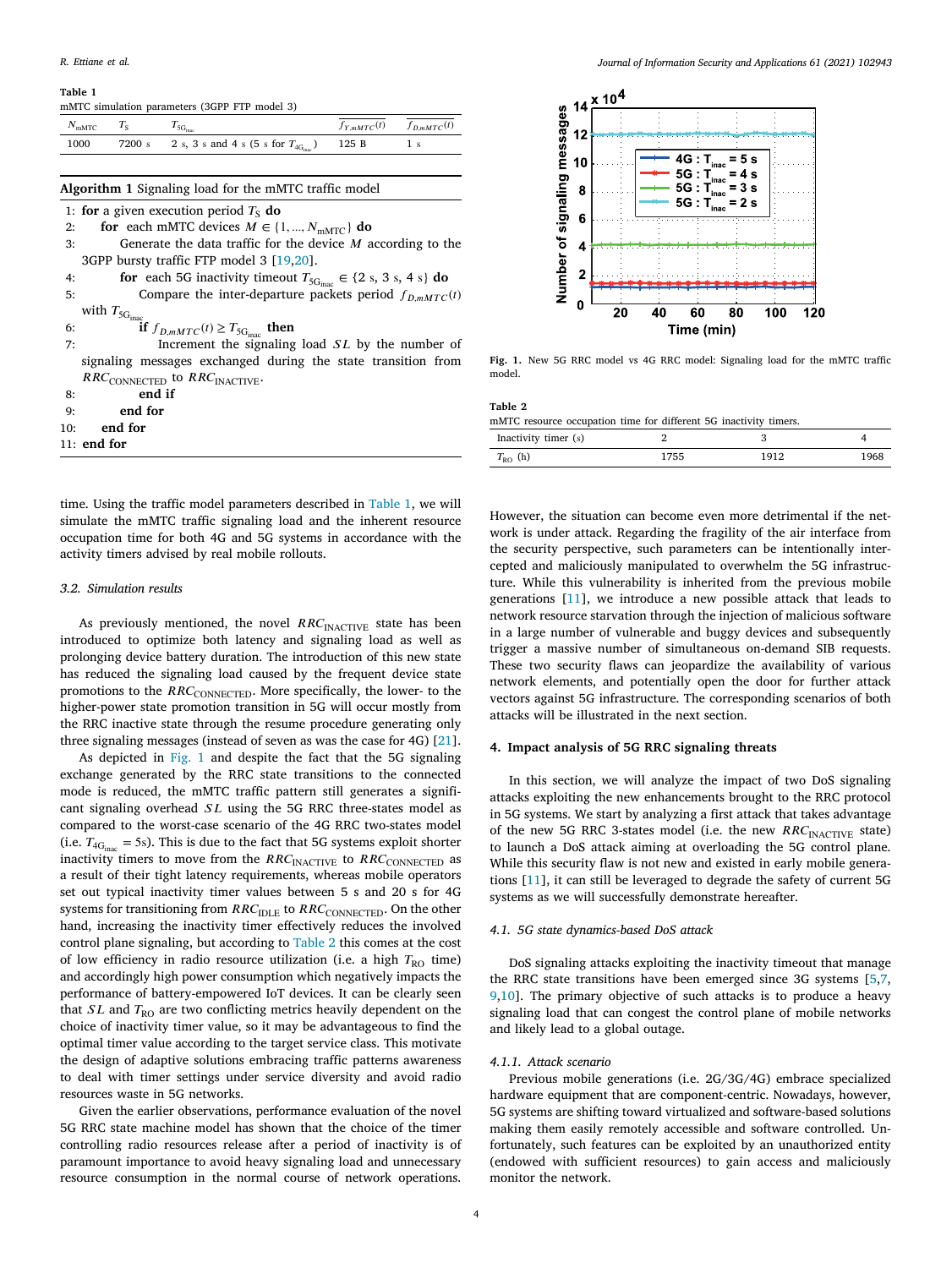

**Fig. 2.** 5G State Dynamics-based DoS Attack scenario.

<span id="page-4-1"></span><span id="page-4-0"></span>**Table 3**

| Simulation parameters. |        |                  |                 |                           |  |  |
|------------------------|--------|------------------|-----------------|---------------------------|--|--|
| $N_{\rm mMTC}$         |        |                  | $T_{Atarrow}$   | Ratio of infected devices |  |  |
| 1000                   | 7200 s | 2 s. 3 s and 4 s | $\approx T_{5}$ | 10%, 25% and 50%          |  |  |

For instance, an adversary can infiltrate the mobile traffic and control an important number of mMTC devices by either infecting their operating systems with a malware or through bypassing their authentication controls. Afterwards, the attacker will order them to send a burst of short packets regularly and immediately after the expiration of the inactivity timeout (i.e.  $T_{\rm 5G_{inac}}$ ) to trigger frequent state transitions from  $RRC$ <sub>INACTIVE</sub> to  $RRC$ <sub>CONNECTED</sub> and vice versa. These tremendous establishment and release messages can bring down the centralized unit, as the latter constitutes the termination point of the control plane. The periodicity of the attack (i.e. the frequency of injected packets sending) is denoted as  $T_{Attack}$ , and it is appropriately set by the attacker to be slightly larger than  $T_{\rm 5G_{\rm inac}}$  for a maximum impact. It is worth mentioning that traffic characteristics of mMTC services (i.e. short packet and massive access nature) make it very hard to detect such attacks using conventional intrusion detection tools (see [Fig. 2\)](#page-4-0).

#### *4.1.2. Analysis and results*

To evaluate the impact of the 5G DoS signaling attack described above, we will analyze the signaling load metric (i.e.  $SL$ ) generated by the 5G NG-RAN infrastructure. Indeed, based on the same mMTC traffic model adopted in Section [3](#page-2-1), we will simulate the signaling load  $SL$  maliciously produced by the induced RRC state transitions (promotions/demotions) for various portions of infected mMTC devices with respect to the total number of simulated devices  $N_{\text{mMTC}}$ , and with regard to different inactivity timers ranging from 2 to 4 s (see [Table 3](#page-4-1)).

As depicted in [Figs. 3\(a\)](#page-5-0), [3\(b\)](#page-5-1), and [3\(c\),](#page-5-1) the signaling load  $SL$ generated from the fraudulent state transitions (i.e.  $RRC_{\text{INACTIVE}}$  to  $RRC$ <sub>CONNECTED</sub>) will increase the total signaling load up to 50% for an inactivity period of  $T_{5G_{inac}}$  = 2 s in case 500 mMTC devices are infected (i.e. half of overall connected users). In this case, the number of establishment + release messages attains 18*.*10<sup>4</sup> . Bearing in mind that 5G networks and beyond are expected to handle ultra-high densities of connected devices (that can reach up to 1 million devices per kilometer square for 5G and much more for beyond 5G), the situation will be more disastrous by infecting larger sets of end-users, especially in case of smaller inactivity timers. In practice, critical mMTC services whose involved devices are machine-type and have tight delay constraints too (e.g. factory automation, early warning systems) are expected to flourish as a part of 5G and beyond, and accordingly can be the most susceptible to such attacks (see [Fig. 3\)](#page-5-2).

#### *4.2. On-demand SI-based DoS attack*

<span id="page-4-2"></span>Little research effort has been devoted to designing and studying the concrete impact of DoS attacks on the 5G control plane. The technical paper [[16\]](#page-9-14) is a good attempt to enumerate potential attacks that can exploit the trust model of 5G networks, however these theoretical claims need to be corroborated with strong technical analysis to confirm the feasibility of such attacks (through providing concrete and practical attack scenarios) and the resulting performance loss.

Throughout this part, we will describe the second attack related to the newly introduced SI acquisition procedures. The attacker sends huge volumes of forged and fake on-demand SI requests in a short period of time. To the best of our knowledge, this attack has never been discussed in the previous literature, which make it a completely new 5G threat.

#### *4.2.1. Attack scenario*

The SIBs are periodically broadcast to the end-users in LTE systems. This implies wasted energy especially when the cell is empty, and excessive signaling exchange due to the directional nature of millimeter communications envisioned for next generation wireless systems.

5G-NR implements two different classes of system information blocks. A first class referred to as **Minimum SI** transmitted periodically like in the conventional LTE case (i.e. MIB and  $SIB<sub>1</sub>$ ) and contains basic and critical information for UEs (e.g. initial cell selection and access), and a second class called **On-Demand SI** newly introduced and only transmitted upon explicit requests from UEs (i.e.  $\text{SIB}_2$  to  $\text{SIB}_9$ ).

We assume that the received  $SIB<sub>1</sub>$  indicates that the other SIBs are only provided on-demand, in which case  $SIB_1$  needs to provide additional information regarding how the UEs can acquire their on-demand SIBs using a random access (RA) procedure.

A plethora of IoT services ranging from smart-homes and smartgrids to autonomous vehicles and smart-factories have profoundly affected our daily life. The mMTC class of 5G-NR is expected to support up to 1 million connections (at once) per square kilometer. This means that even a higher number of IoT devices or sensors can be concentrated in the same location. These devices are mostly designed with hard-coded authentication credentials to restrict the access to username/password information and also for an easier system administration at the first log-in. These default credentials, when left unchanged after the first application log-in, are easy to guess making it simple for attackers to bypass the authentication and have access and full control of these devices. Moreover, the lack of software upgrades in most sensors jeopardizes their security and privacy. Breaking down the authentication mechanism or exploiting the well-known vulnerabilities can both yield serious security flaws, making these devices exposed and easily manipulated by malicious third parties to launch different types of large-scale threats, including distributed denial of service (DDoS) attacks. Meanwhile, those devices are unfortunately used to silently spread malicious software and thus growing the group of compromised machines. In what follows, we assume an infected game app that contains a malware trying to make the user believe that it is frequently synchronizing the UE clock to avoid being rejected by the gaming server. This is a recurrent mechanism to prevent game cheating. The on-demand  $\text{SIB}_9$  is responsible for such information related to Global Positioning System (GPS) time and Coordinated Universal Time (UTC).

After gaining control of a large number of infected 5G devices in either  $RRC_{\text{IDLE}}$  state or  $RRC_{\text{INACTIVE}}$  state, the hacker can use the malicious payload to remotely command these bots to send synchronized and coordinated on-demand  $SIB_9$  requests each will trigger the RA procedure with the gNB-CU. A preamble is send by each infected UE to gNB over the physical RACH (PRACH) for each RA request. Similar to LTE, in 5G NR there are 64 preambles per cell. If more than 64 UEs make RA request simultaneously, more than one UE will select the same preamble leading to collision occurrences. The UEs whose preambles have been successfully acknowledged by the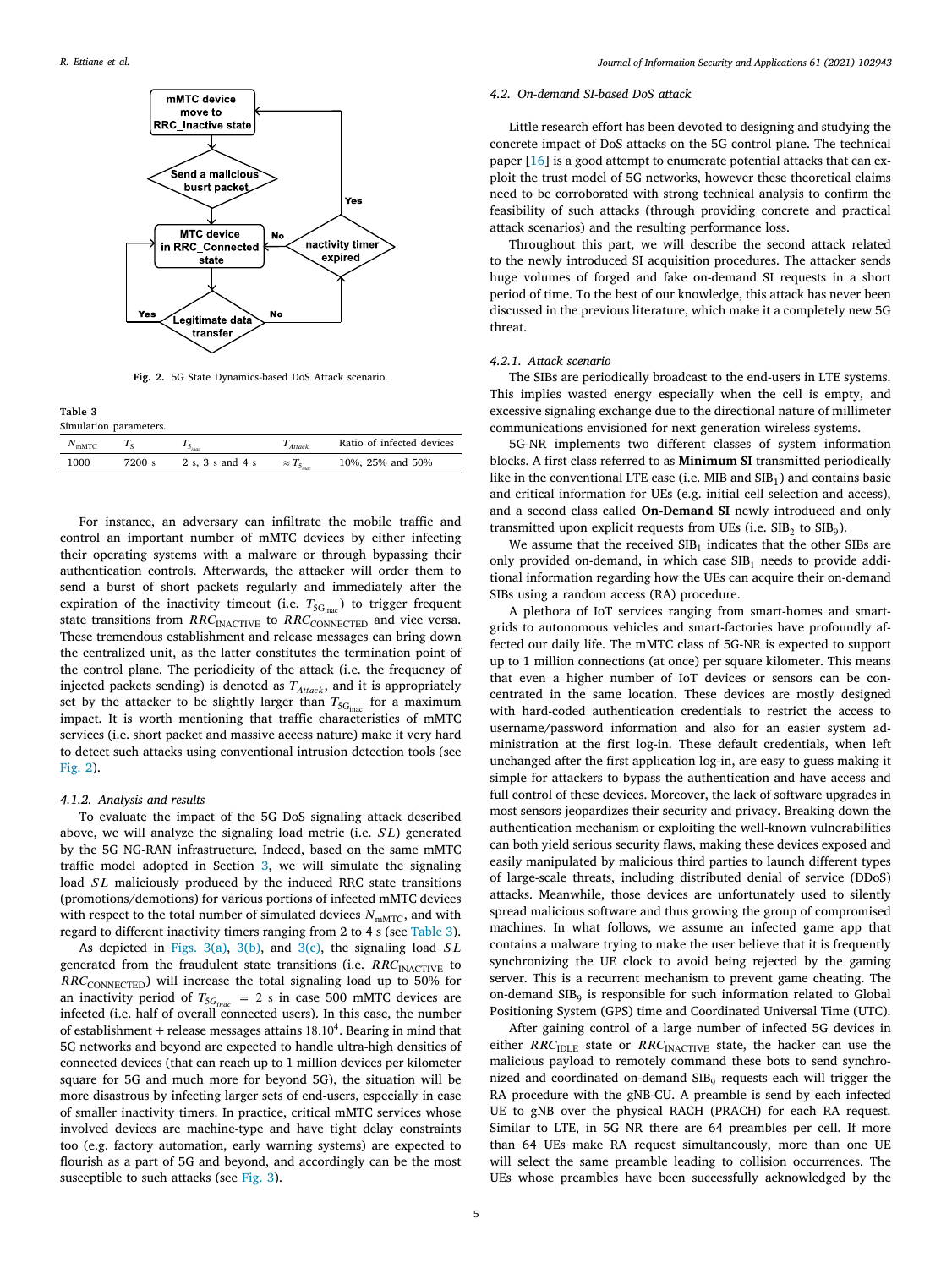<span id="page-5-0"></span>

Fig. 3. New 5G RRC model Signaling overhead under a DoS signaling attack for different attack scenarios.

<span id="page-5-2"></span><span id="page-5-1"></span>

**Fig. 4.** On-demand SI DoS attack scenario.

<span id="page-5-3"></span>gNB will normally continue the RA procedure. It is worth noting that the encoding process of the **Minimum SI** takes place in the gNB-DU, whereas the **On-Demand SI** are encoded by gNB-CU [[22\]](#page-9-20). Therefore, the centralized unit is in charge of processing all the incoming  $SIB<sub>9</sub>$ requests from the malicious UEs thus putting a heavy burden on a single component and making it a single point of failure (see [Fig. 4\)](#page-5-3).

This procedure may be repeated multiple times until the maximum allowed number of preamble transmissions is exhausted, in which case the UEs may quit the RA procedure and fail to get access to the network. Even if a successful RA request is achieved within the upper limit of RA attempts, the access delay will considerably increase. Moreover, this problem is accentuated by the beam alignment constraint imposed by the directivity of the higher bands further complicating the whole RA mechanism.

The resulting congestion will block most of the RA attempts from legitimate collided UEs or at least will cause a long delay especially for trusted UEs performing initial uplink access and synchronization with their serving gNB. This leads to dropped calls and data connections, causing major network failure. The longer access duration is still intolerable and can become a serious impediment to the implementation of URLLC services, including connected vehicles frequently invoking handover procedures.

## *4.2.2. Impact evaluation*

In this Section, we will evaluate the impact of the on-demand SIbased DoS attack that exploits the dedicated RRC signaling for  $\text{SIB}_9$ provisioning to saturate system resources. This attack aims to deprive legitimate subscribers from accessing the 5G network leading to a huge number of delayed and/or failed connections and subsequently serious financial losses for the mobile operator. This can be achieved by disguising the corresponding malware as an innocent mobile application necessitating frequent time or GPS information updates which is a popular requirement in today's apps. To further increase the incident impact, We assume that the attacker will order the infected users to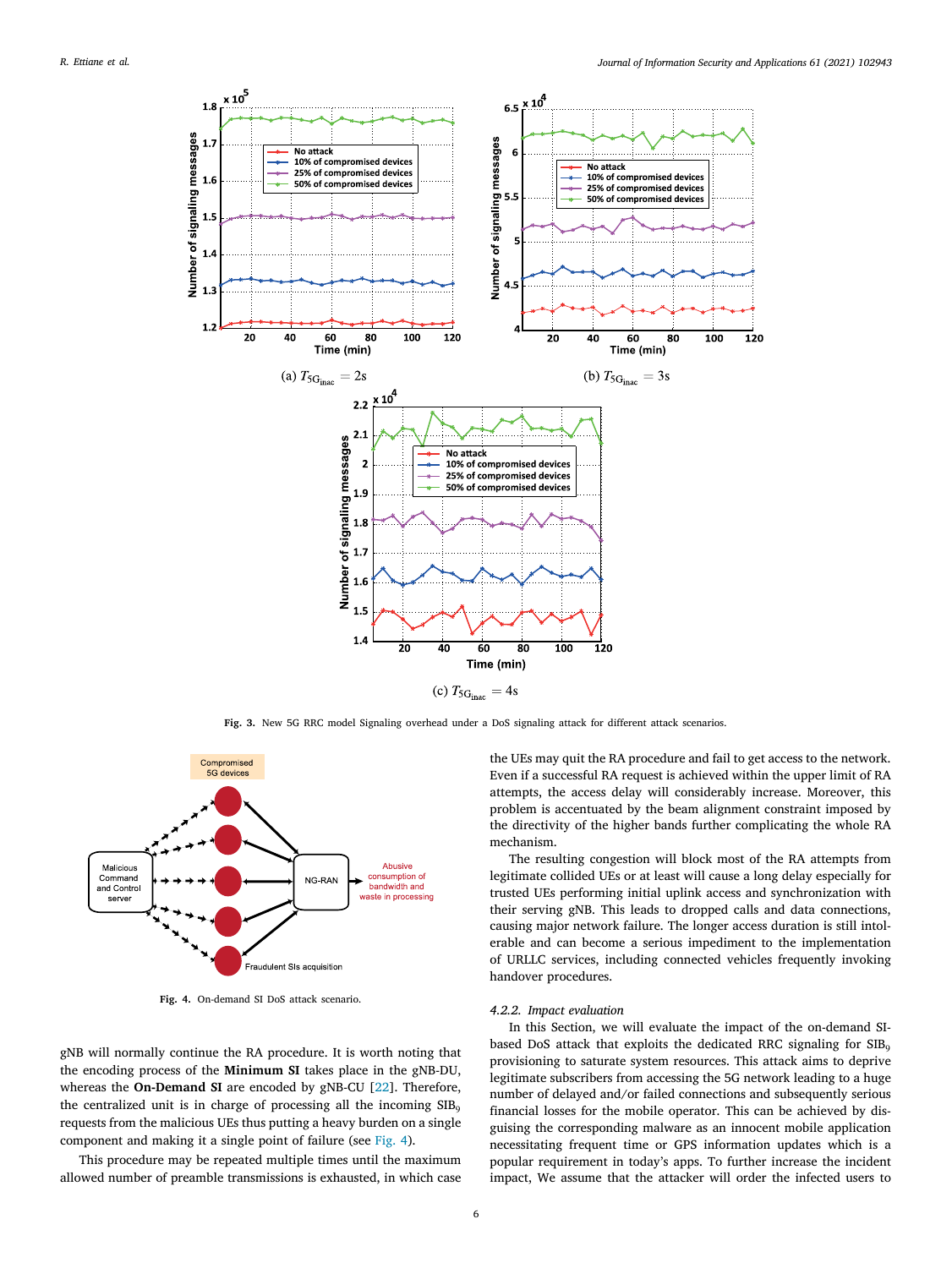send their  $\mathrm{SIB}_9$  requests using the  $\mathrm{MSG}_3$ -based scheme to ensure that the CU will respond through unicasting the SI to each individual device and consequently the number of  $\text{SIB}_9$  deliveries is commensurate to the number of the victim devices.

Bearing in mind that RA procedure occasions are initiated according to a periodic cycle (usually set to 100 ms [\[18](#page-9-16)]), the unicasting delay denoted as  $T_\mathrm{b}$  (which refers to the time needed to unicast the demanded  $\mathrm{SIB}_9$ ) is closely related to the repetitive RA cycle duration. Thereby, these attacks can be anticipated and scheduled in random time intervals immediately of the SI delivery causing a quick and hard-to-detect resource saturation.

In what follows, we assume that  $N_t$  refers to the total number of simulated devices,  $T_{\rm MSG_{j}}$  and  $B_{\rm MSG_{j}}$  define the transmission time and the data size respectively for the MSG<sub>j</sub>,  $\forall j \in \{1, 2, 3, 4\}$ .  $N_{\text{mal}}$ indicates the total number of compromised devices. To evaluate the impact of this new emerging DoS attack on the end-user performance, we consider two popular metrics. The collision probability  $P_{\rm c}$  referring to the percentage of occurrences wherein two or more devices select the same RACH preamble to send a RA request with respect to the total number of available RACH preambles over the simulation period  $T_{\rm S},$ and the total transmission average delay  $\overline{RA_{\text{delay}}}$  which denotes the time duration needed for each device to successfully access the network, in other words, the overall RA procedure time interval.

The above-cited metrics can be formulated as

$$
P_c = \frac{\text{Number of preambles carrying two or more RA attempts (per second)}}{\text{Total number of available PRACHs (per second)}}
$$

(1)  
\n
$$
\overline{RA_{delay}} = \frac{\sum_{n=1}^{N_t} (T_{\text{MSC}_1} + T_{\text{MSC}_2} + T_{\text{MSC}_3} + T_{\text{MSC}_4} + T_w(n))}{N_t}
$$
\n(2)

with

$$
T_w(n) = \sum_{r=1}^{P} \mathbb{1}_{\{r-\text{th RACH procedure attempt}\}}(n) \cdot T_{\text{backoff}}
$$

and

 $T_{\text{backoff}} = T_{\text{MSG}_2} + BI + RAR_{\text{win}}$ 

where:

- $T_w$  designates the MSG<sub>1</sub> waiting time for a successful preamble transmission.
- $\mathbb{1}_{\{r=\text{th RACH procedure attempt}\}}(n)$  an indicator function that indicates whether the device  $n$  succeeded the random access procedure on the *r*th retry or not.  $T_w(n)$  can be viewed as an unit step function that monitors the end of the RA workflow for device  $n$ .
- $\cdot$  *P* is the number of RACH attempts, the maximum allowed value for this parameter is set to ten.
- $\cdot$  BI refers to the back-off indicator that indicates the time interval between two successive RACH procedures.
- $RAR_{win}$  stands for the default RA response window.

On the other hand, to assess the impact of this attack on the CU, we will also evaluate the attack traffic load corresponding to the illegitimate bits generated by the malicious SI requests in both downlink  $BA_{down}$  and uplink  $BA_{up}$  directions for different attack periods, this is very useful to highlight the extra-processing time and capacity wasted by g-NB entity to encode and transmit the signaling messages exchanged during the malicious on-demand SI acquisition requests.

The SIB<sub>9</sub> message size  $B_{\rm SIB_9}$  is about 56 bits. Mainly, the logical Broadcast Control Channel (BCCH) is used to transmit the SIs messages including MIB and SIBs. The SIBs messages are mapped into the downlink shared channel (DL-SCH) transport channel and then onto the Physical downlink shared channel (PDSCH).

#### **Algorithm 2** SIB based DoS attack

- 1: **for** a given execution period  $T_s$  **do**<br>2: **for** *N*, simulated devices **do**
- 2: **for**  $N_t$  simulated devices **do**
- 3: Simulate the data traffic according to URLLC traffic pattern for 5% users among the total  $N_t$  simulated devices.
- 4: Simulate the data traffic according to non-URLLC traffic pattern for 95% users among the total  $N_t$  simulated devices.
- 5: **end for**
- 6: Generate the RACH preamble malicious requests for  $N_{\text{mal}} \in$ {0,500,1000,1500,2000} compromised devices.
- 7: Compute the collision probability  $P_c$  using Eq. [\(1\)](#page-6-0).
- 8: Compute the total transmission average delay  $RA_{\text{delay}}$  using Eq. [\(2\)](#page-6-1).
- 9: Compute the attack traffic load corresponding to the illegitimate bits generated by the malicious SI requests in both downlink  $BA_{down}$ and uplink  $BA_{\text{un}}$  directions according to Eqs. [\(3\)](#page-6-2) and ([4\)](#page-6-3).

10: **end for**

<span id="page-6-4"></span>

| Table 4 |                               |  |
|---------|-------------------------------|--|
|         | Simulation parameters [18.23] |  |

| $T_{\rm S}$      | $T_{\rm{MSG}_1}$       | $T_{\rm{MSG}_2}$ | $T_{\rm{MSG}_2}$                             | $T_{\rm{MSG}_4}$                                |
|------------------|------------------------|------------------|----------------------------------------------|-------------------------------------------------|
| 3600 s           | $1 \text{ ms}$         | 3 <sub>ms</sub>  | 5 <sub>ms</sub>                              | 5 <sub>ms</sub>                                 |
| N,               | BI                     | $RAR_{win}$      | URLLC traffic<br>model                       | Non-URLLC<br>traffic model                      |
| 10000            | Uniform<br>$(0,20)$ ms | 5 <sub>ms</sub>  | Beta arrival<br>distribution<br>$(T = 10 s)$ | Uniform arrival<br>distribution<br>$(T = 30 s)$ |
| $B_{\rm{MSG}_1}$ | $B_{\rm{MSG}_2}$       | $B_{\rm{MSG}_2}$ | $B_{\rm{MSG}_4}$                             | $B_{\rm SIB_o}$                                 |
| 64 bits          | 56 bits                | 48 bits          | 184 bits                                     | 56 bits                                         |
|                  |                        |                  |                                              |                                                 |

<span id="page-6-2"></span><span id="page-6-1"></span><span id="page-6-0"></span>Accordingly, the quantities  $BA_{\text{down}}$  and  $BA_{\text{up}}$  read

$$
BA_{\text{down}} = \sum_{n=1}^{N_t} \sum_{t=0}^{T_S} \mathbb{1}_{\{\text{malicious SI request occurrence}\}}(t) \cdot (B_{\text{MSG}_2} + B_{\text{MSG}_4} + B_{\text{SIB}_9})
$$
\n(3)

and

<span id="page-6-3"></span>
$$
BA_{\text{up}} = \sum_{n=1}^{N_t} \sum_{t=0}^{T_S} \mathbb{1}_{\{\text{malicious SI request occurrence}\}}(t) \cdot (B_{\text{MSG}_1} + B_{\text{MSG}_3}) \tag{4}
$$

#### *4.2.3. Analysis and results*

Combining 5% of URLLC and 95% of non-URLLC devices [[18,](#page-9-16)[23\]](#page-9-21), we will simulate the collision probability  $P_c$ , the total transmission average delay  $\overline{RA_{\text{delay}}}$ , and the malicious traffic loads  $BA_{\text{down}}$  and  $BA_{\text{up}}$ using the parameters setting illustrated in [Table 4.](#page-6-4)

As shown in Fig.  $5(a)$ , the on-demand SI DoS attack increases significantly the collision probability for both URLLC and non-URLLC traffic patterns, which may block a big number of legitimate RA attempts. It can be also noticed that the URLLC users experience higher collision probabilities compared to their non-URLLC counterparts, which will dramatically disrupt the responsiveness of such communications and substantially increase the corresponding access delay.

5G systems are designed to support low latency communications (i.e. URLLC), and the average end-to-end latency in 5G networks is around 10 ms. As illustrated in [Fig. 5\(b\),](#page-7-1) the average total transmission delay will tremendously increase proportionally to the number of compromised devices. This delay will reach 850 ms for the URLLC traffic in the case of 2000 infected devices, incurring unacceptable delays for this type of services. Thus, this kind of on-demand SI-based DoS anomalies will lead to slow and interrupted connections causing a serious network breakdown (see [Fig. 5\)](#page-7-2).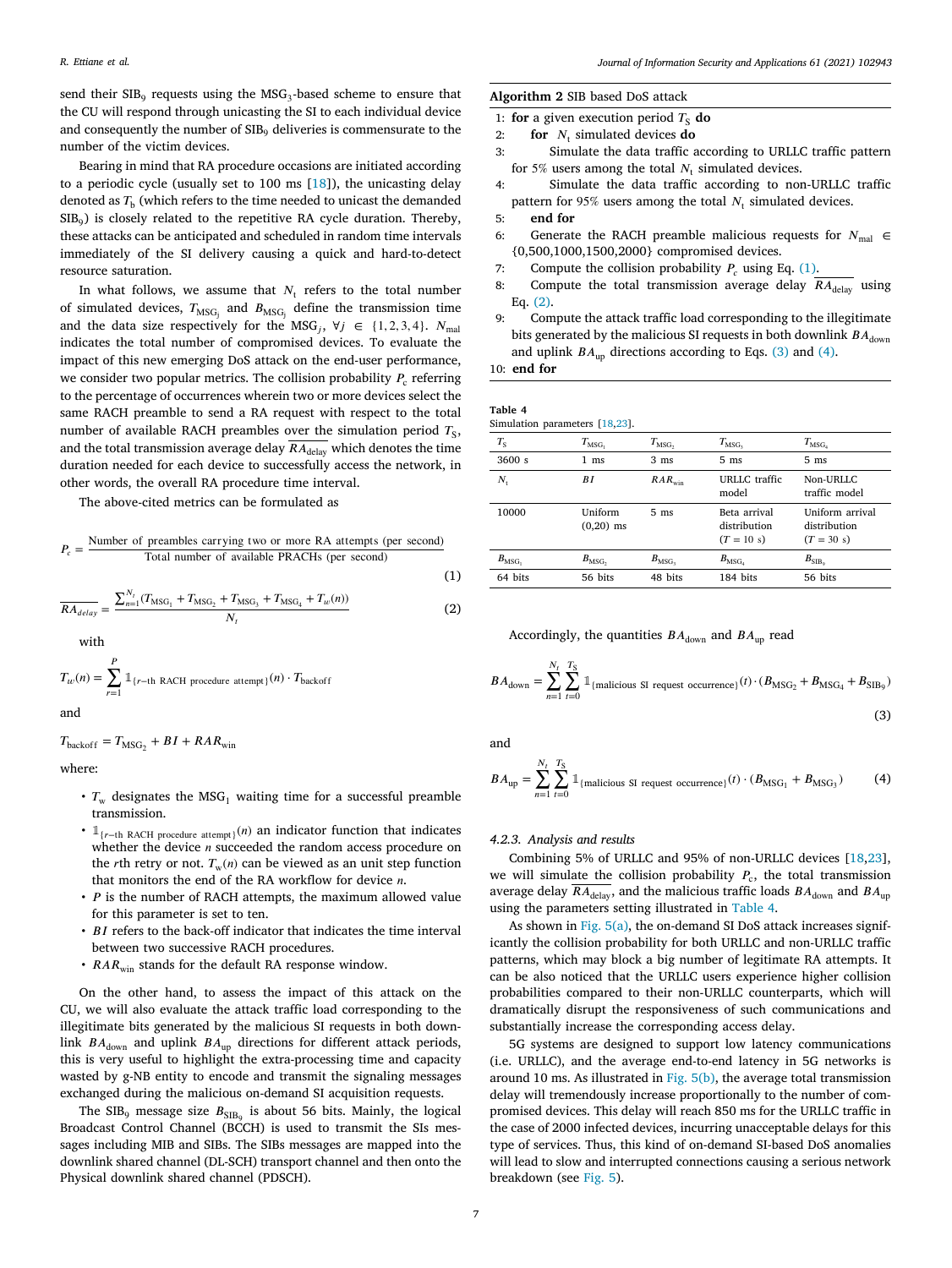<span id="page-7-0"></span>

**Fig. 5.** Simulation results for different number of compromised devices.

<span id="page-7-2"></span>

<span id="page-7-3"></span>**Fig. 6.** SI attack signaling load *BA* for different attack periods and for  $N_{\text{mal}} = 1000$ .

As we can infer from the simulation results depicted in [Fig. 6](#page-7-3), the downlink signaling traffic caused by the malicious SI requests is significantly larger than its uplink counterpart. The malicious downlink traffic is handled by the g-NB entity, that encodes and transmits about  $B_{\text{MSG}_2} + B_{\text{MSG}_4} + B_{\text{SIB}_9} = 296$  bits per each malicious SI request. For 1000 infected devices, the g-NB control plane needs to handle an extra-traffic of about 2 Gigabytes over one hour attack period. Taking into consideration the diversity of services to be served by the g-NB, this fraudulent traffic will constitute a supplementary computational burden that impacts the availability of the g-NB limited resources, namely, the BCCH logical channel. The availability of these scarce resources will be even more seriously affected if the number of infected devices increases.

## *4.3. Security mechanisms for mitigating RRC-based DoS signaling attacks*

#### *4.3.1. Proposed solutions*

Despite the security reinforcement and the network defenses brought by 3GPP (e.g. enhanced authentication methods [\[24](#page-9-22)]), securing the air interface is still a major concern in 5G designs largely due to the diversity of 5G use cases. For instance, we have deeply analyzed two emerging DoS attacks in the preceding Sections [4.1](#page-3-4) and [4.2](#page-4-2), and we have put into evidence their serious impact on the mMTC and URLLC service classes respectively.

Security consciousness should be integrated into the requirements specifications and standards development from early design stages. The lessons learned from older generations should provide guiding principles for designers and developers of future 5G and beyond systems. The protection of the 5G radio link along with devices should not be <span id="page-7-1"></span>neglected in favor of more attractive features and novel capabilities. To this end, fundamental system information such as SIB messages should be communicated to 5G devices using an encrypted and integrityprotected radio channel. Furthermore, 5G devices should be regularly updated and endowed with basic and free anti-malware and anti-virus solutions to identify malicious applications. Modern security frameworks and tools should embrace a high degree of intelligence to operate in an autonomous and proactive fashion. In particular, artificial intelligence (AI)- and deep learning (DL)-based approaches are nowadays among the most promising techniques used to protect information systems and address several security issues including malware/software analysis, intrusion/fraud/botnet detection, and malicious activities prediction. For instance, authors in [\[25](#page-9-23)] proposed a malware detection framework relying on deep neural networks to distinguish whether a given software is benign or malicious for the 5G android devices. On the other hand, privileges and permissions should be carefully managed. For instance, authors of [[26\]](#page-9-24) proposed a three-phases cybersecurity framework able to identify malicious edge devices that misuses their granted privileges in IoT and fog computing environments. Privacy preservation is also a key requirement in recent and emerging services to avoid tracking users and emulating their behavior. For example, vehicular networks are nowadays an integral part of mobile networks but their high mobility and the large amounts of sensitive data being exchanged can lead to serious privacy concerns necessitating advanced location and trajectory privacy protection [\[27](#page-9-25)]. All the aforementioned frameworks can integrate ethical hacking and penetration tests to improve the robustness of attack detection and prevention. In fact, ethical hacking can be used to evaluate and identify security weaknesses and flaws in mobile applications and operating systems, and to pen-test the attack landscape to better defend against the emerging threats, including social engineering, advanced malware, out-of-date devices and data leakage. Further research efforts should be deployed to come up with innovative ways making all these supplemental security layers very lightweight in terms of energy and computation efficiency.

Advanced prevention and/or detection mechanisms should be integrated into the virtualized 5G components to face signaling threats. Among the most robust solutions, randomization of system parameters can be applied so that malicious third parties are unable to exploit their intercepted data or their prior knowledge about the system operating mode in a malicious fashion. This technique was proposed as a preventive solution to defend against DoS signaling attacks in 3G networks [[9](#page-9-7)], and it can be also applied to meet the same issue in the context of 5G systems as illustrated in the next subsection. For the sake of simplicity and without loss of generality, we will limit our analysis to the first attack and we will assess the impact of randomizing the inactivity timer  $T_{5_{\text{inac}}}$  as a mean to secure the 5G RRC state machine. In the same way, randomization can be leveraged to randomize the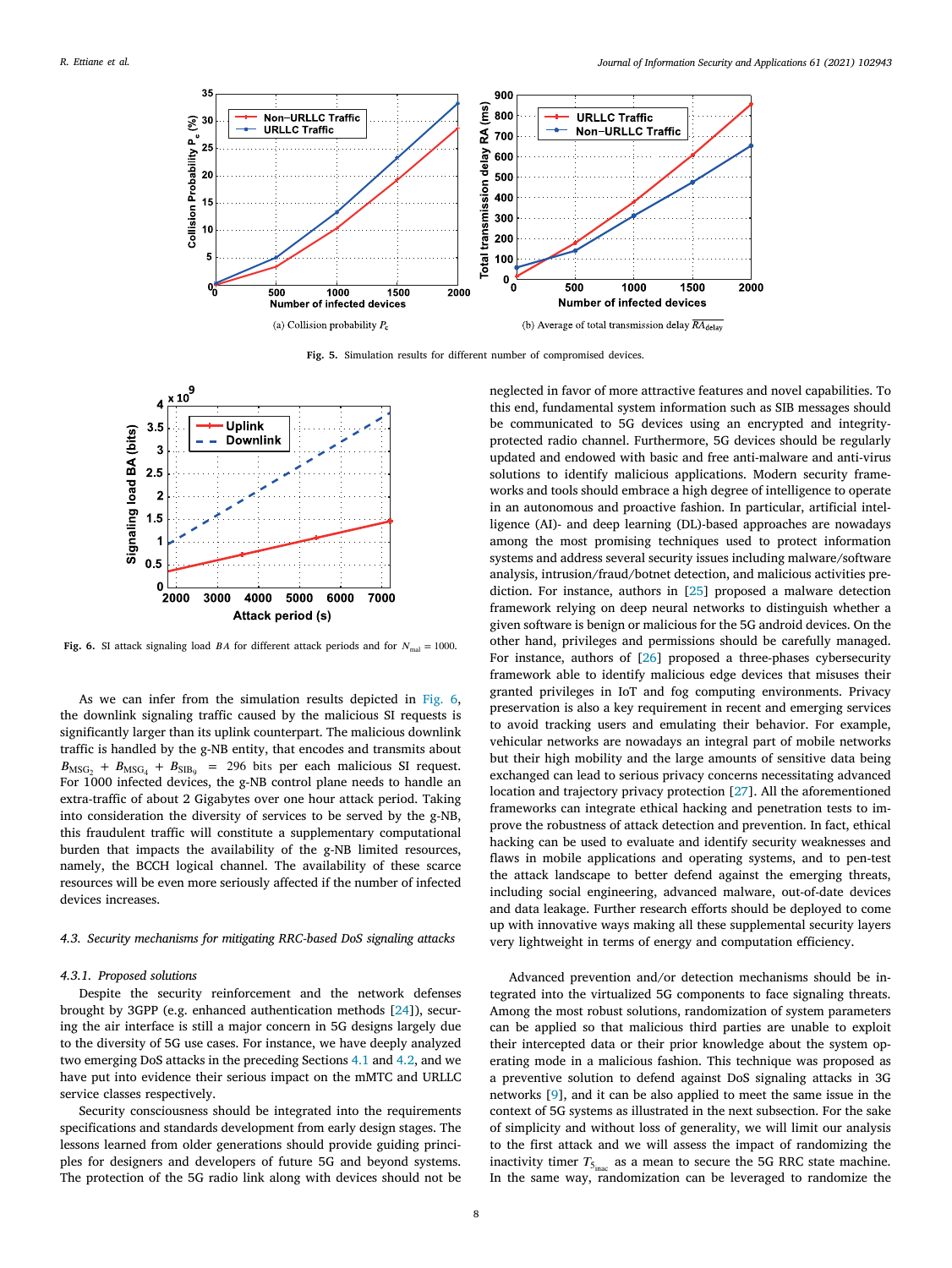

**Fig. 7.** Performance evaluation of randomization based detection framework for 50% of compromised mMTC devices and  $T_{\rm 5G_{i_{\rm max}}} = 2$  s.

<span id="page-8-0"></span>parameters involved in RRC signaling used in the request and delivery of the on-demand SI.

#### *4.3.2. Analysis and results*

The performance evaluation of the randomization-based detection framework within 5G systems is based on two major metrics that are the decreased signaling load  $DSL$  and the decreased time of resources occupation  $DT_{\text{RO}}$ . The  $DSL$  resulting from using the randomized method compared to the normal case (when no defense mechanisms are implemented) is the evaluated metric for the signaling efficiency. While for the resource consumption, the radio bearer occupancy time  $DT_{\rm RO}$  during the randomized inactivity period compared to the static inactivity period (when no defense mechanisms are implemented) will be the second performance metric. Based on the mMTC massive sensors traffic pattern already described in sub Section [3.1](#page-2-2), we will analyze the  $DSL$  and the  $DT_{RO}$  with respect to the new 5G RRC state handling under the DoS signaling attack discussed in sub Section [4.1](#page-3-4), and regarding different statistical distributions, namely, Gaussian, Log-normal and Exponential distributions.

$$
DSL = \frac{SL\{rnd = 0\} - SL\{rnd = 1\}}{SL\{rnd = 0\}}
$$
(5)  

$$
DT_{RO} = \frac{T_{RO}\{rnd = 0\} - T_{RO}\{rnd = 1\}}{T_{RO}\{ rod = 0\}}
$$
(6)

where:

 $\overline{a}$ l

SL: Signaling Load (in number of signaling messages.)

 $T_{\text{RO}}$  : Resource Consumption Time.

 $\left\{ \text{rnd } : A \text{ bit that indicates whether the randomization solution is} \right.$ 

adopted ( $rnd = 1$ ) or not.

 $T_{\text{RO}}$  { $rnd = 0$ }

We have chosen the worst-case scenario to evaluate our detection mechanism using an inactivity timeout of  $T_{\rm 5G_{\rm inac}} = 2$  s and assuming half of total mMTC devices are compromised, in which case a huge volume of signaling load will be produced. As illustrated in [Fig. 7,](#page-8-0) the three simulated distributions, namely Gaussian, Log-normal and Exponential functions reduce considerably the signaling load, while avoiding the unnecessary resource consumption. As highlighted in [Table 5,](#page-8-1) by using randomization approach, we have arrived to mitigate efficiently the signaling load generated from malicious signaling attacks against 5G system while maintaining the resource consumption in a optimum level. Even more important, the randomization based Exponential technique, has shown better results in 5G context when compared to 3G context. Hence, the randomization approach remains very promising solution to be considered in mitigating the signaling threats in the new generations of mobile networks. First, this method offers a preventive

<span id="page-8-1"></span>

| Table 5                                                                      |  |  |  |  |
|------------------------------------------------------------------------------|--|--|--|--|
| Randomization based detection framework: 5G vs 3G/4G performance comparison. |  |  |  |  |
|                                                                              |  |  |  |  |

|       | Randomization based Distributions |                   |                         |       |             |                   |  |
|-------|-----------------------------------|-------------------|-------------------------|-------|-------------|-------------------|--|
|       | Gaussian                          |                   | Log-normal              |       | Exponential |                   |  |
|       | $DSL(\%)$                         | $DT_{\rm po}$ (%) | $DSL(\%)$ $DT_{RO}(\%)$ |       | $DSL(\%)$   | $DT_{\rm po}$ (%) |  |
| 3G/4G | 46.53                             | 55.99             | 42.27                   | 10.98 | 31.91       | 13.12             |  |
| 5G    | 40.58                             | 54.70             | 36.82                   | 57.92 | 37.86       | 59.82             |  |

framework that can avoid the occurrence of such attacks or at least mitigating their impact. Secondly and from a hardware perspective, the proposed randomized approach needs simply some low-complexity software updates in only some network entities such us g-NB.

#### **5. Conclusion**

In this work, we have outlined a number of security concerns threatening the 5G NG-RAN infrastructure. By analyzing the novel 5G RRC protocol features for high-frequency low-volume traffic patterns (e.g. mMTC), we have unveiled some security flaws that can be exploited by a fraudulent entity to launch DoS attacks against the g-NB entity. In particular, we dived deeper into two forms of such attacks. The first (second, resp) attack maliciously monitors the machine state transitions (the on-demand system information acquisition procedures, resp) to trigger excessive connection and release messages (random access attempts, resp). Both attacks can be easily engineered by simply recruiting an army of bots from any location, and are particularly dangerous as they can go unnoticed by network administrators and can lead to the whole system collapse. By emulating an mMTC traffic generator using Matlab, we have demonstrated the destructive power of both attacks in terms of service experience degradation (user side) and energy inefficiency (network side). We have then highlighted some recommendations to counter such emerging 5G threats. Notably, a randomization-based approach has been experimented to cope with the aforementioned kind of attacks. Compared to the attack-free scenario, the improvement in terms of signaling load and resource occupation time attains 37.86% and 59.82% respectively when the inactivity timer obeys an Exponential (instead of a static) distribution. Finally evolving the RRC protocol behavior (e.g. parameters and procedures) to be highly dynamic and adaptive with real-time service awareness capabilities through ubiquitous intelligence could be the way forward to strengthen the security of 5G systems and beyond, and will be the basis of our future works.